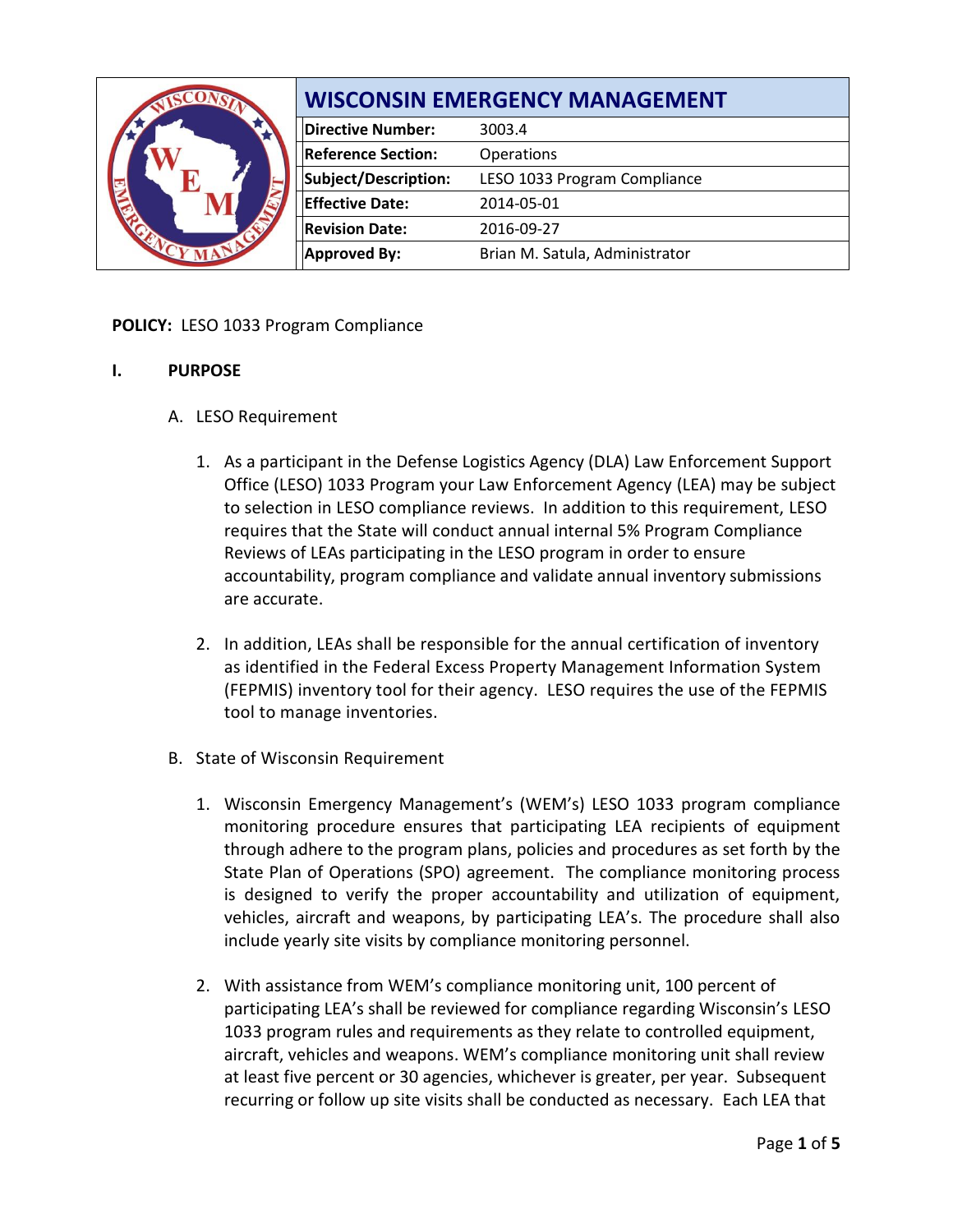has controlled equipment on their property book shall receive a site monitoring visit at least once every four years, as long as that equipment is maintained on the agency's inventory.

## **II. REPORTING REQUIREMENTS**

LEAs and The State of Wisconsin in accordance with the DLA Disposition Services Memorandum of Agreement (MOA) are subject to biannual Program Compliance Reviews (PCR). This review includes LEAs that have DLA LESO 1033 Program issued property in their possession. LEAs that may be selected by the DLA LESO will be subject to a DLA LESO Property and Documentation review. As a participant in the DLA LESO 1033 Program, LEAs may be subject to selection in these reviews. Results of internal PCRs in terms of LEA non- compliance with terms and conditions of the LESO 1033 Program will be kept on-file at the State Coordinator's Office.

### **III. PROCEDURES**

- A. Annual Inventory Certification
	- 1. Per the DLA Instructions and Manuals and the DLA MOA, each State and participating LEA within is required to conduct an annual inventory certification of controlled property, which includes DEMIL "A" for one (1) year from Ship Date. Annual inventories start on October 1 of each year and end January 31 of each year. LEAs in Wisconsin must submit certified inventories by the date established by the State Coordinator in order to meet the January 31 deadline.
	- 2. The State shall:
		- a. Receive, validate, and reconcile incoming certified inventories from the LEAs.
		- b. Ensure LEAs provide serial numbers and photos identified during the annual inventory process for inclusion in the LESO 1033 Program property accounting system for all controlled property identified in Paragraph III E of the SPO, small arms and other unique items as required. For equipment that does not contain a serial number, such as riot control or breaching equipment, a photograph will suffice.
		- c. Suspend the LEA as a result of the LEA's failure to properly conduct and/or certify and submit certified inventories, according to the aforementioned requirements.
	- 3. The LEA shall:
		- a. Complete the annual physical inventory as required.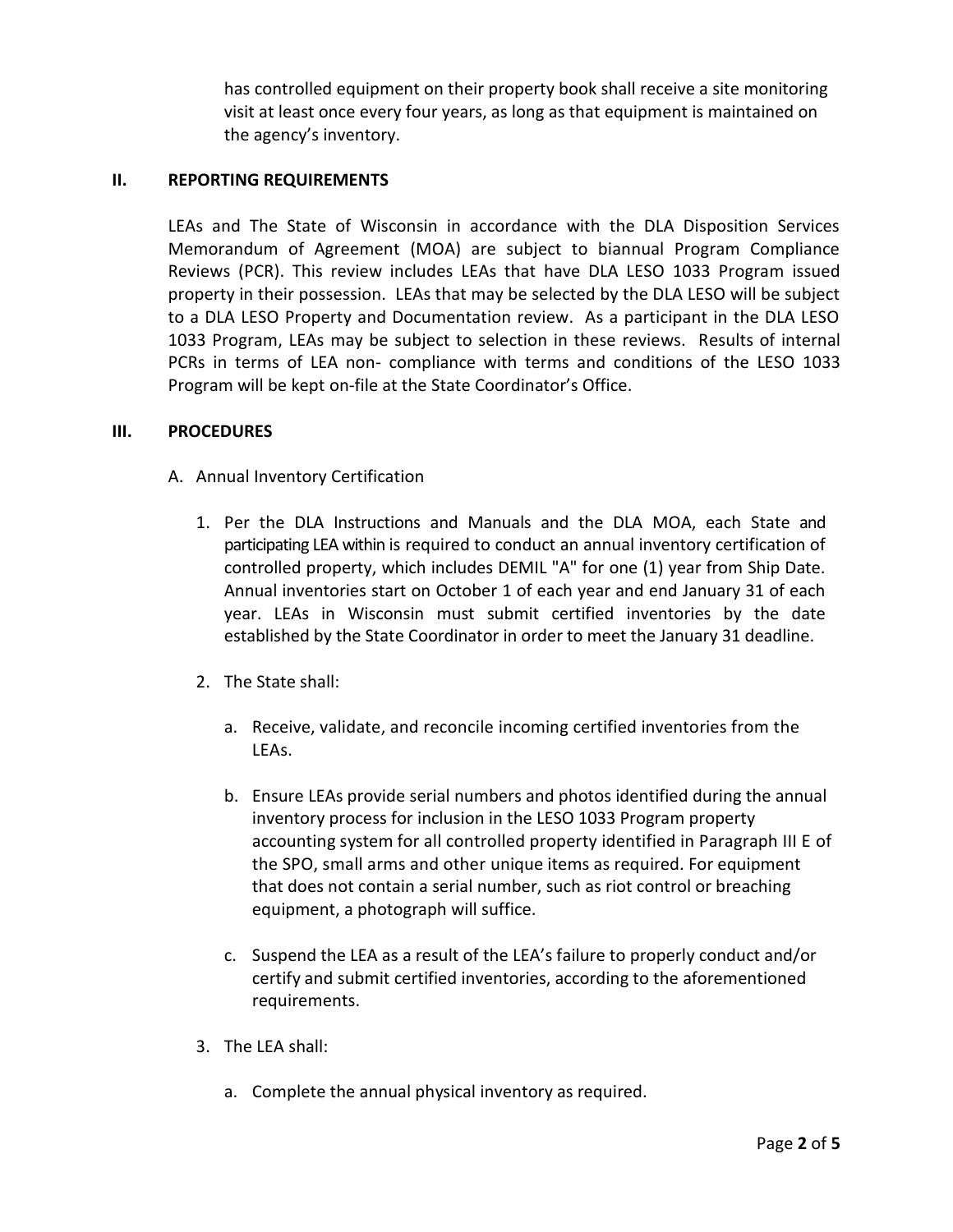- b. Provide serial numbers and photos identified in the annual inventory process for inclusion in the LESO 1033 Program property accounting system for all controlled property identified in Paragraph III E of the SPO, small arms and other unique items, as required. For equipment that does not contain serial number, such as riot control or breaching equipment, a photograph will suffice.
- c. Certify the accountability of all controlled property received through the LESO 1033 Program annually by conducting and certifying the physical inventory. The LEA must adhere to additional annual certification requirements as identified by the LESO.
- d. The State and the LESO requires each LEA to submit certified inventories for their Agency by January 31 of each year. The Fiscal Year (FY) is defined as October 1 through September 30 of each year. This gives the LEA four (4) months to physically inventory LESO 1033 Program property in their possession and submit their certified inventories to the State Coordinators.
	- i. The LESO requires a front or side and data plate photo for Aircraft and Tactical Vehicles that are serial number controlled, received through the LESO 1033 Program.
	- ii. The LESO requires serial number photos for each small arm received through the LESO 1033 Program.
	- iii. Photos of other general property may be required as needed.
- e. The LEA's failure to submit the certified annual inventory by January 31 or the date established by the State Coordinator may result in the agency being suspended from operations within the LESO 1033 Program. Further failure to submit the certified annual inventory may result in a LEA termination.
- f. Be aware that High Profile Commodities (Aircraft, Tactical Vehicles and Small Arms) and High Awareness (controlled) property are subject to additional controls.
- B. LESO Required Compliance Audits
	- 1. Compliance consists of bi-annual federal compliance visits and state required compliance visits.
	- 2. LESO will conduct compliance audits and equipment inventory visits of LEAs during bi-annual federal compliance visits.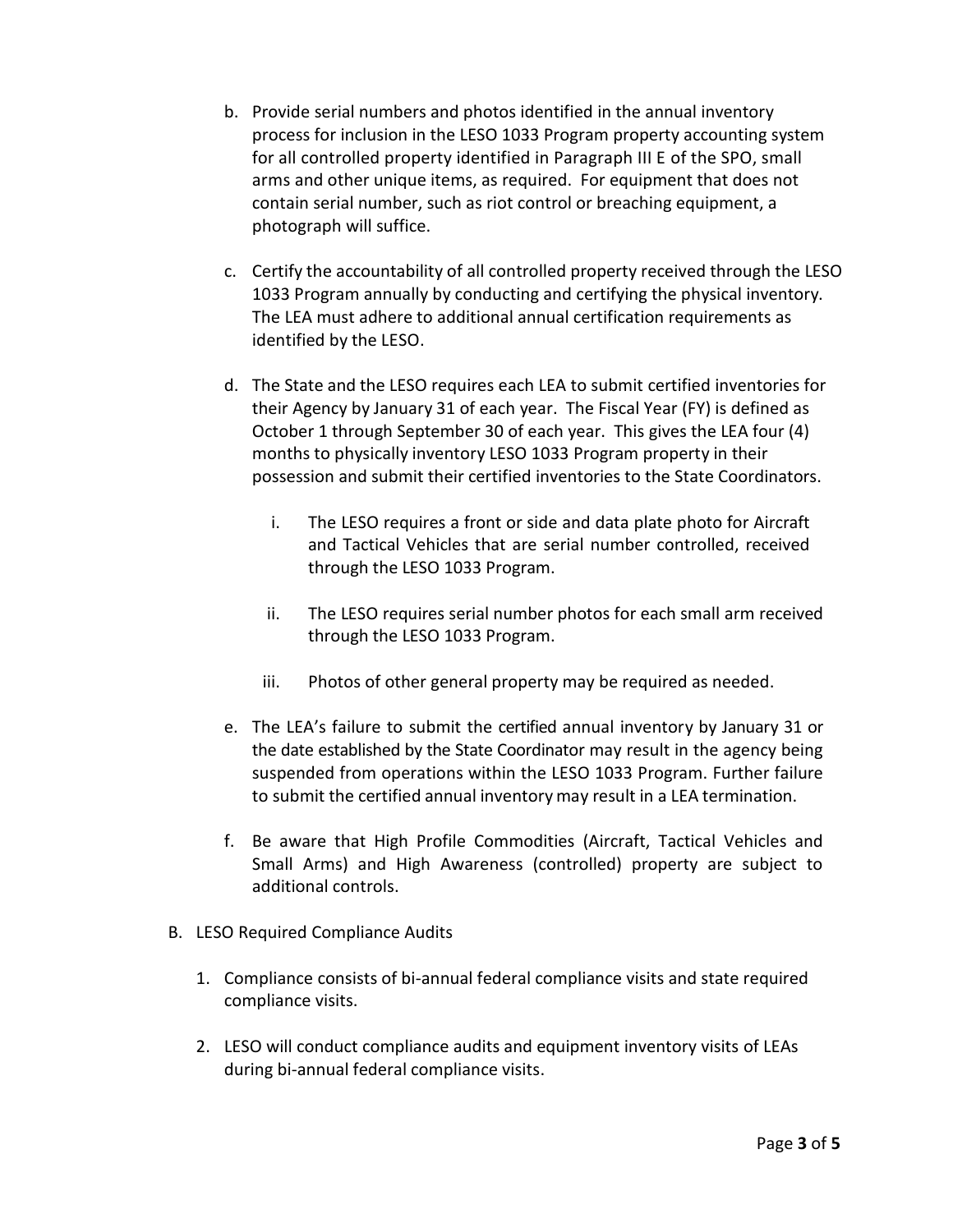- 3. LESO requires that the State will conduct annual internal 5% Program Compliance Reviews of LEAs participating in the LESO 1033 Program in order to ensure accountability, program compliance and validate annual inventory submissions are accurate.
- 4. LESO will notify the state of a successful audit with a letter to the governor's office and the state coordinator.
- C. State Required Compliance Visits to LEAs
	- 1. WEM shall randomly select a minimum of five percent of participating agencies or 30 participating agencies, whichever number is greater, that will be reviewed during the current reporting year.
	- 2. WEM shall draft a letter addressing it to the agencies selected advising them that they have been identified to participate in a site visit and that they will receive a call identifying a time and date when the visit will occur within the current reporting year. The letter will also describe inventory and related procedures that are subject to the review.
	- 3. Based on the inventory list WEM compliance monitors shall account for all aircraft, vehicles, weapons and equipment assigned to the LEA. The compliance monitors will verify serial numbers and locations of the equipment. This to be accomplished through a site visit to the LEA and a meeting with the LEA's point of contact or his/her designee. The compliance visit shall be documented with the completion of the compliance visit report.
	- 4. The internal PCR will include, at minimum:
		- a. A review of each selected LEAs' LESO 1033 Program files.
		- b. A review of the signed SPO.
		- c. A review of the LEA application and screener's letter.
		- d. A physical inventory of the LESO 1033 Program property at each selected LEA.
		- e. A specific review of each selected LEAs files for the following: DD Form 1348-1A for each item currently on inventory, small arms documentation, transfer documents, turn-in documents, inventory adjustment documents, exception to policy letters (if any), approved cannibalization requests (if any), and other pertinent documentation as required.
- D. Program Expenses